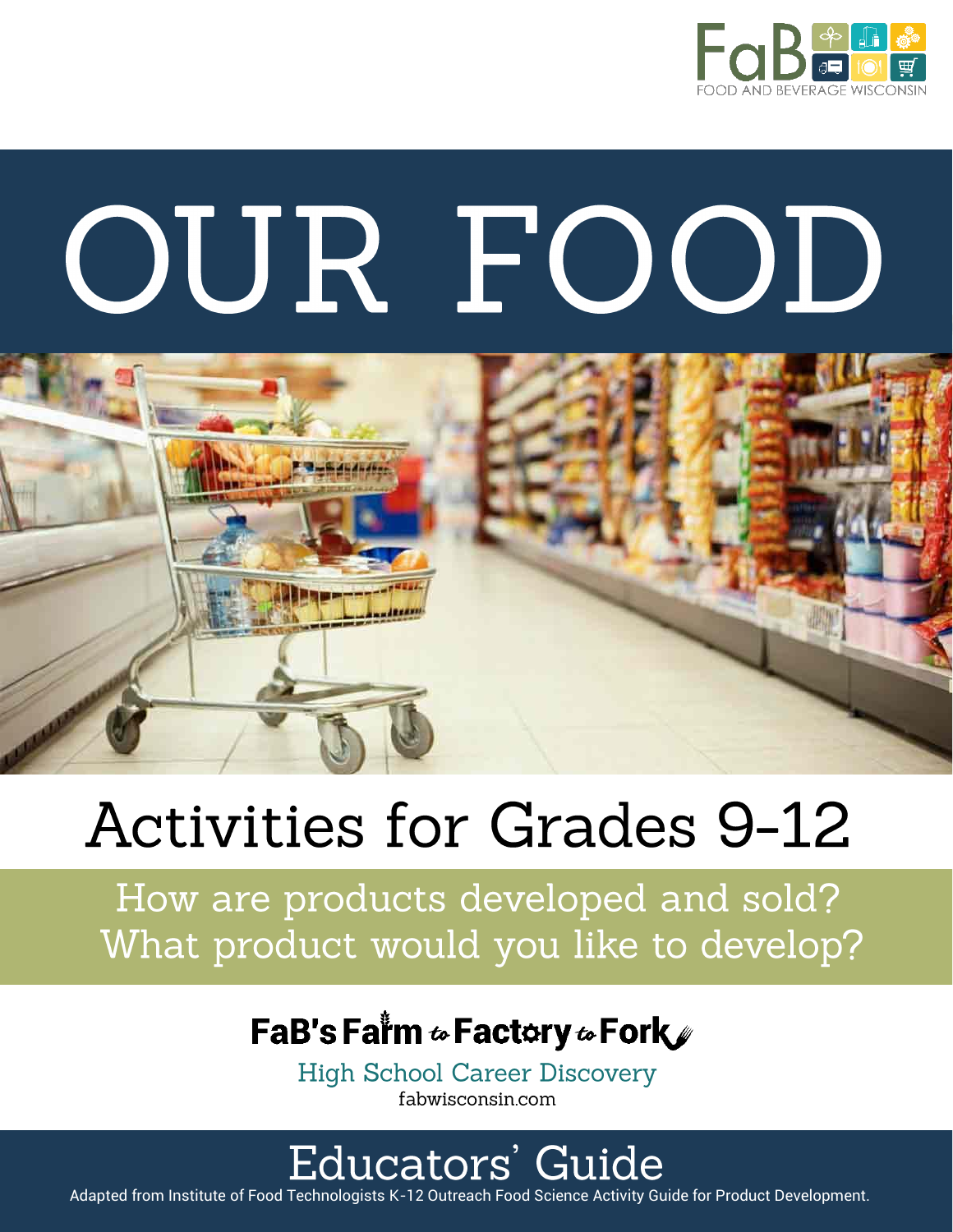## **OVERVIEW**

Students will be introduced to the process of product development with activities to heighten their participation in the Farm-Factory-Fork Discovery. They will learn what it takes, and who it takes, to bring a successful food or beverage product to market. From farm to factory to fork, professionals grow, process, package and deliver food that feeds the world. Students will learn how to adapt product concepts and processes to meet consumer preferences for better food and drink.

#### **Objective: To learn how ideas for new products are developed through creating a product concept**

#### Before the Farm-Factory-Fork

Students will explore the food and beverage industry, starting with a look into their favorite food products and foods found in their own kitchens to explore how to make them better.

#### During the Farm-Factory-Fork

Students will meet the companies that provide the ingredients, equipment and packaging and expertise that are needed to make, produce and sell a food product.

#### **Back in the Classroom**

Given additional insights on top trends in food, with a team, students will create a new product idea and poster. Scoring can be used to select favorite product ideas.

## **BACKGROUND FOR EDUCATORS**

Most of the food we grow or raise is processed in some way, from harvesting and cleaning our spices, fruits and vegetables to remove soil and contaminants, to harvesting our meat, poultry and fish in preparation for sale, to packaging for convenience and consumer safety. As consumers pursue farm fresh, or farm to fork, there is increasing interest in the food factory that falls in between that preserves and adds value to our agricultural products. By preserving farm fresh and adding value back to consumers, our makers have grown a food and beverage manufacturing industry that is bigger than the movie, auto and tech industries. From local artisans to global companies, the industry feeds the world.

Wisconsin is 5<sup>th</sup> nationally for making food and beverage products. We are first in the nation for cheese making, 2<sup>nd</sup> for sausage making, and 3<sup>rd</sup> for beer production. Wisconsin is also 1<sup>st</sup> for making the equipment needed to make, package and ship our food products.

Globally, 33,000 new products are launched monthly. That's 396,000 a year, or 1,100 every day. It's estimated that only 5% – or 19,800 – will succeed. How does a successful new product get created? It takes a product development team and several key steps. *(Source: Mintel)*

## CORRELATION TO NATIONAL STANDARDS

#### **National Science Education Standards**

#### **Understanding about science and technology - Standard E**

As laid out by Institute of Food Technologists Top 10 Trends Product Development Activity for Standard E - All students in the K-12 science program must have equitable access to opportunities to achieve the National Science Education Standards and National Curriculum Standards for Social Studies as laid out in Our Global Kitchen Educator's Guide.

#### Activity/Standard

- Creativity, imagination, and a good knowledge base are all required in the work of science and engineering.
- Science and technology are pursued for different purposes. Scientific inquiry is driven by the desire to understand the natural world, and technological design is driven by the need to meet human needs and solve human problems. Technology, by its nature, has a more direct effect on society than science because its purpose is to solve human problems, help humans adapt, and fulfill human aspirations. Technological solutions may create new problems. Science, but its nature, answers questions that may or may not directly influence humans. Sometimes scientific advances challenge people's beliefs a practical explanations concerning various aspects of the word.

## ADDITIONAL RESOURCES

See FaB's Farm-Factory-Fork High School Career Discovery at <fabwisconsin.com/farmfactoryfork> for access to teacher and student resources.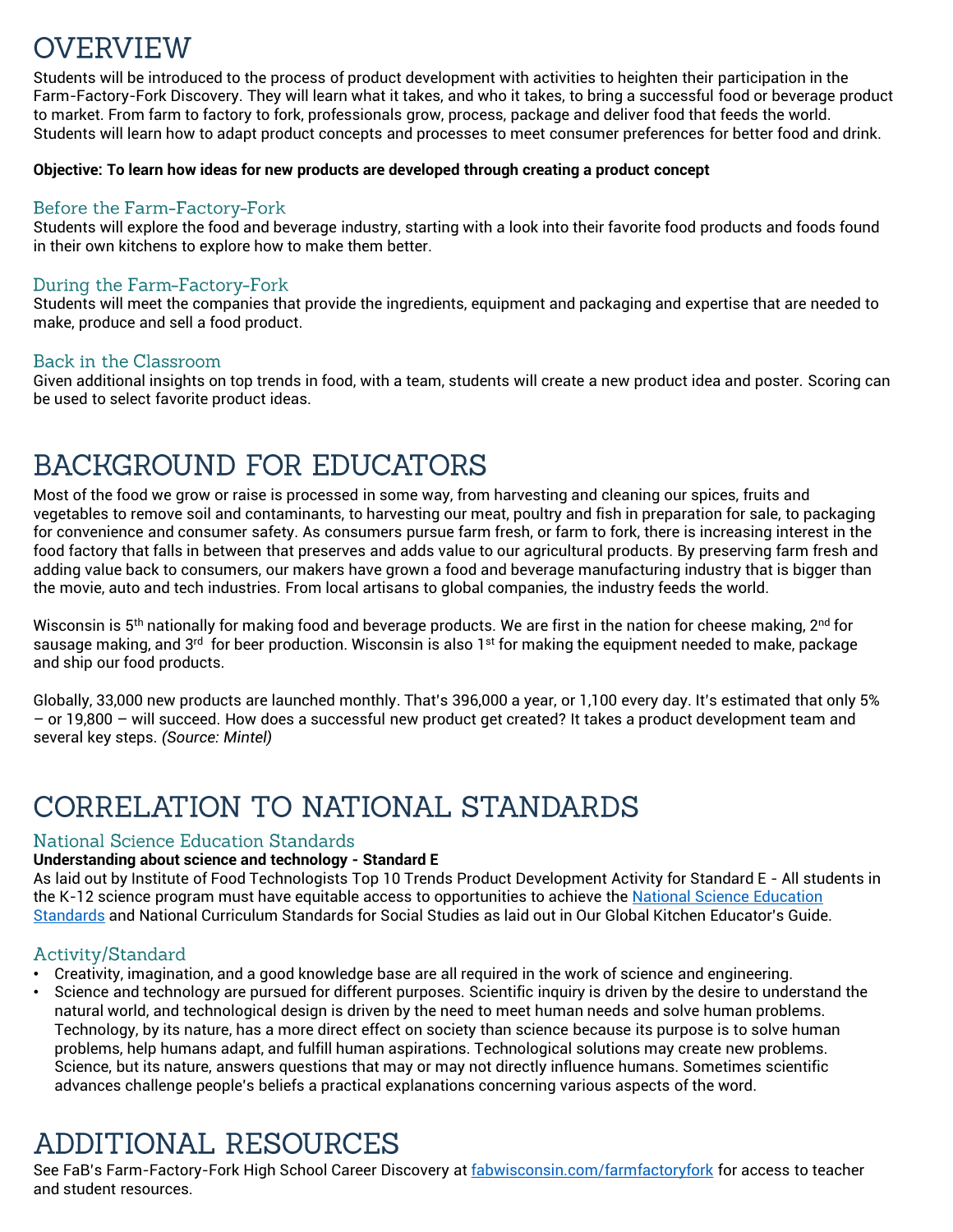





### BEFORE THE FARM-FACTORY-FORK DISCOVERY

#### Activity 1: Food product exploration and development

*Students will explore the food and beverage industry starting with a look into their favorite food products and foods found in their own kitchens. Combination student home assignment followed by in-class exploration and report out.*

#### **What do you know about your favorite or common foods, and who grows or makes them? How would you make a favored product better?**

Ask students to list what food and drink products they commonly find in their kitchen refrigerator, freezer or cabinets and bring their list to class. *(10 minutes)*

In a class exercise, give students time to select one food product to explore online. Students will use the following questions to learn more about their product. With facilitated inquiry, students will share what surprised them about their product or maker, and how they would make it better. *(15 minute online exploration)*

- What products/items do you see in your kitchen? Add any additional products or items you'd like to see in your kitchen.
- Pick one product from your list that you'd like to know more about.
- Where can you purchase the product, farmer's market, grocer, big box, convenience stores, online?
- Can you determine who is making the product? What can you learn about the company?
- How is the product made? What processes are being used? How is the company ensuring product quality, safety and convenience?
- What type of ingredients or equipment are being used?
- What type of consumer uses this product?
- What do you notice about the packaging?
- Does the product have nutritional value?
- What do you notice about the label?
- Is your product making any claims? e.g.: fat free, GMO-free, organic, etc.
- Is your product shelf-stable, frozen, fresh or require refrigeration?
- What consumer demand or need is being met by the product?
- How would you make this product better?

Ask students to share their selected product, what they learned that surprised them, and how they would make it better. *(30 minutes)*

Capture product improvements and ask the class to look for ways products have been or are improving. Save results on posterboards for Activity 2 that occurs after the visit and includes developing a new product idea.



#### DURING THE FARM-FACTORY-FORK DISCOVERY

Students will discover the companies that make our food and drink, as well as our ingredients, packaging and equipment makers, and the distributors and grocers needed to make and sell a product.

Students will ask: How do food and beverage companies develop new products (or services) and get them to market? What makes a product more likely to succeed? What consumer/customer preferences are driving your product development?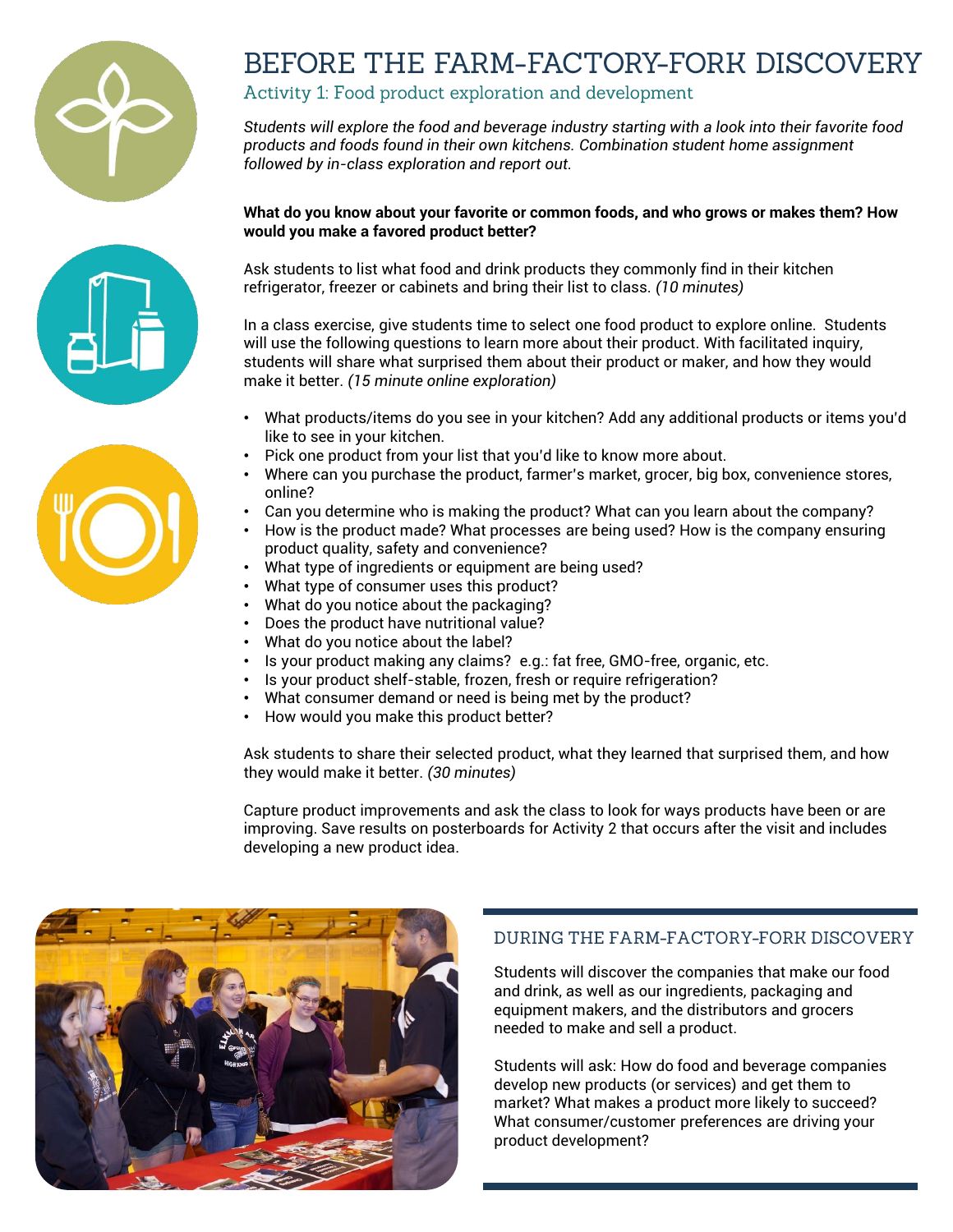## **BACK IN THE CLASSROOM**

#### Activity 2: Top trends and product development

*Students will discuss the top trends in the food and beverage industry to inspire a new food product. Break into Product Development Teams to create a new food product idea.*

#### **What food or beverage product would your team like to make and why? Will your product idea make it to market?**

Students learn about the top trends of the food and beverage industry to inspire a food or drink product idea. Divide the class into Product Development Teams of 4-5 students to create a food product idea and poster. Each team can be invited to pitch their product to the class. Judging scoresheets and ballots are provided *(see appendices 2 and 3)* to select favored products – which products would students put in their shopping carts?

A Product Development Team is charged with keeping a company's products on track with changing consumer needs/wants, their competitors, and new ingredients, processing, packaging and sales techniques and technologies. The Team is comprised of specialist in all areas of the food business. All of the team members are involved throughout a project, but the level of activity varies depending on the function and phase of development.

• What are some trends in consumer behavior and trends of What products and trend?<br>• What is always and the wealth of the search & Development<br>
Materials<br>
Large paper (with a sticky back to display on the wall)<br>
Markers i

**Operations Procurement** Logistics

**MARKETING** Research

**LEGAL** 

Large paper (with a sticky back to display on the wall) Markers in a variety of colors Internet access

Your task is to develop a new food product that meets one of the Top Trends from 2016. To develop a successful product, it is important to think about:

- What are some trends in consumer behavior and product purchasing?
- What is already on the market and what isn't?
- What is your target market?
- What is their gender? Age?
- What does the target market like and dislike?
- What are some trends in flavor, packaging, ingredients, processing?
- 

Your poster should include:

- Product name
- Product picture
- Target market
- Description of the product, including packaging type (can, glass, bottle, pouch) and serving size (single, multi-serve)
- Any product claims (organic, GMO-free, gluten-free, etc.)
- **Ingredients**
- Shelf life (does it have to be refrigerated after opening? how long does it last?)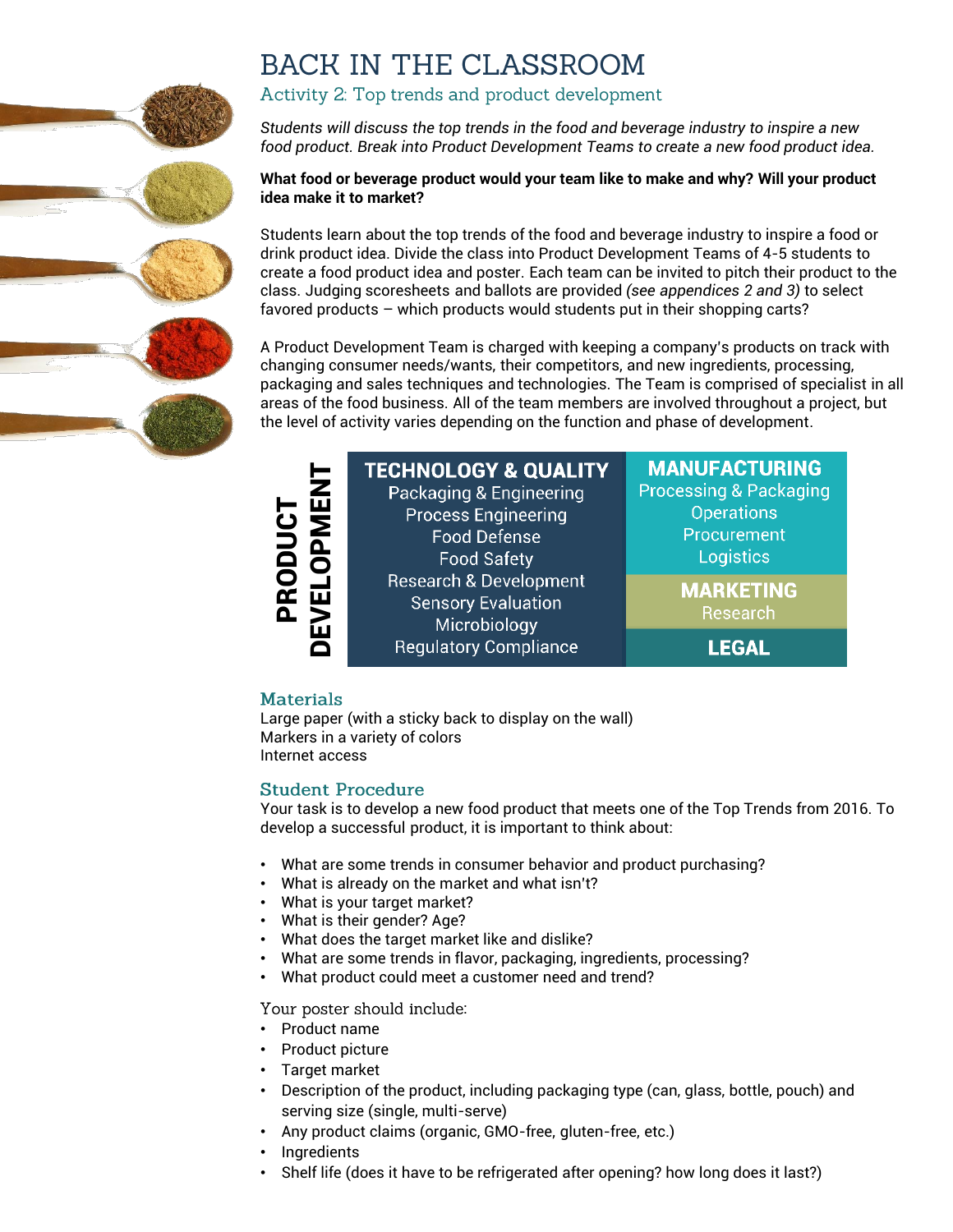## SIX KEY GLOBAL FOOD AND DRINK TRENDS FOR 2017

By Mintel, reported by Food Manufacturing Magazine

#### In Tradition We Trust

#### **Consumers seek comfort from modernized updates of age-old formulations, flavors and formats.**

People are seeking the safety of products that are recognizable rather than revolutionary. The trust in the familiar emphasizes the opportunity for manufacturers to look to the past as a dependable source of inspiration, such as "ancient" product claims, including ancient grains, as well as ancient recipes, practices and traditions. Potential also exists for innovations that use the familiar as a base for something that's new, but recognizable, such as cold brew coffee.

#### Power to the Plants

#### **The preference for natural, simple and flexible diets will drive further expansion of vegetarian, vegan and other plantfocused formulations.**

In 2017, the food and drink industry will welcome more products that emphasize plants as key ingredients. More packaged products and recipes for home cooking will leverage fruits, vegetables, nuts, seeds, grains, botanicals and other plants as a way to align with consumers' nearly omnipresent health and wellness priorities. Technology will play a part and already we have seen one company use artificial intelligence to develop plant-based alternatives to animal products, including milk, mayonnaise, yogurt and cheese.

#### **Waste Not**

#### **The focus of sustainability zeros in on eliminating food waste.**

More retailers, restaurants and philanthropic organizations are addressing the sheer amount of food and drink that is wasted around the world, which is changing consumer perceptions. In 2017, the stigma associated with imperfect produce will begin to fade, more products will make use of ingredients that would have otherwise gone to waste, such as fruit snacks made from "ugly" fruit and mayonnaise made from the liquid from packaged chickpeas, and food waste will be repurposed in new ways, such as power sources.

#### Time is of the Essence

#### **The time investments required for products and meals will become as influential as nutrition or ingredient claims.**

Time is an increasingly precious resource and our multitasking lifestyles are propelling a need for shortcut solutions that are still fresh, nutritious and customizable and already we have seen so-called "biohacking" food and drink that offers complete nutrition in convenient formats. In 2017, the time spent on – or saved by – a food or drink product will become a clear selling point, inspiring more products to directly communicate how long they will take to receive, prepare or consume.

#### The Night Shift

#### **Evening is tapped as a new occasion for functional food and drink formulations.**

The increasingly hectic pace of modern life is creating a market for food and drink that helps people of all ages calm down before bedtime, sleep better and restore the body while they rest. Products can leverage the reputation of the tea category and use chamomile, lavender and other herbs as a way to achieve a sense calm before bedtime, while chocolate could be positioned as a way to wind down after a stressful day. Ahead, there is potential for more evening-focused innovations formulated for relaxation, satiety and, taking a cue from the beauty industry, food and drink that provide functional benefits while the consumer sleeps.

#### Balancing the Scales: Health for Everyone **Healthy food and drink are not "luxuries."**

Inequality is not just a political or philanthropic issue  $-$  it also will resonate more with the food and drink industry. Many lower-income consumers want to improve their diets, but the access to  $-$  and the cost of  $-$  healthy food and drink is often an impediment. More campaigns and innovations are to be expected that will make it easier for lower-income consumers to fulfill their healthy ambitions, including apps to help people make use of ingredients that are on sale and, in a tie-in with Mintel's 2017 Global Food & Drink Trend Waste Not, a value-priced box of "ugly" vegetables.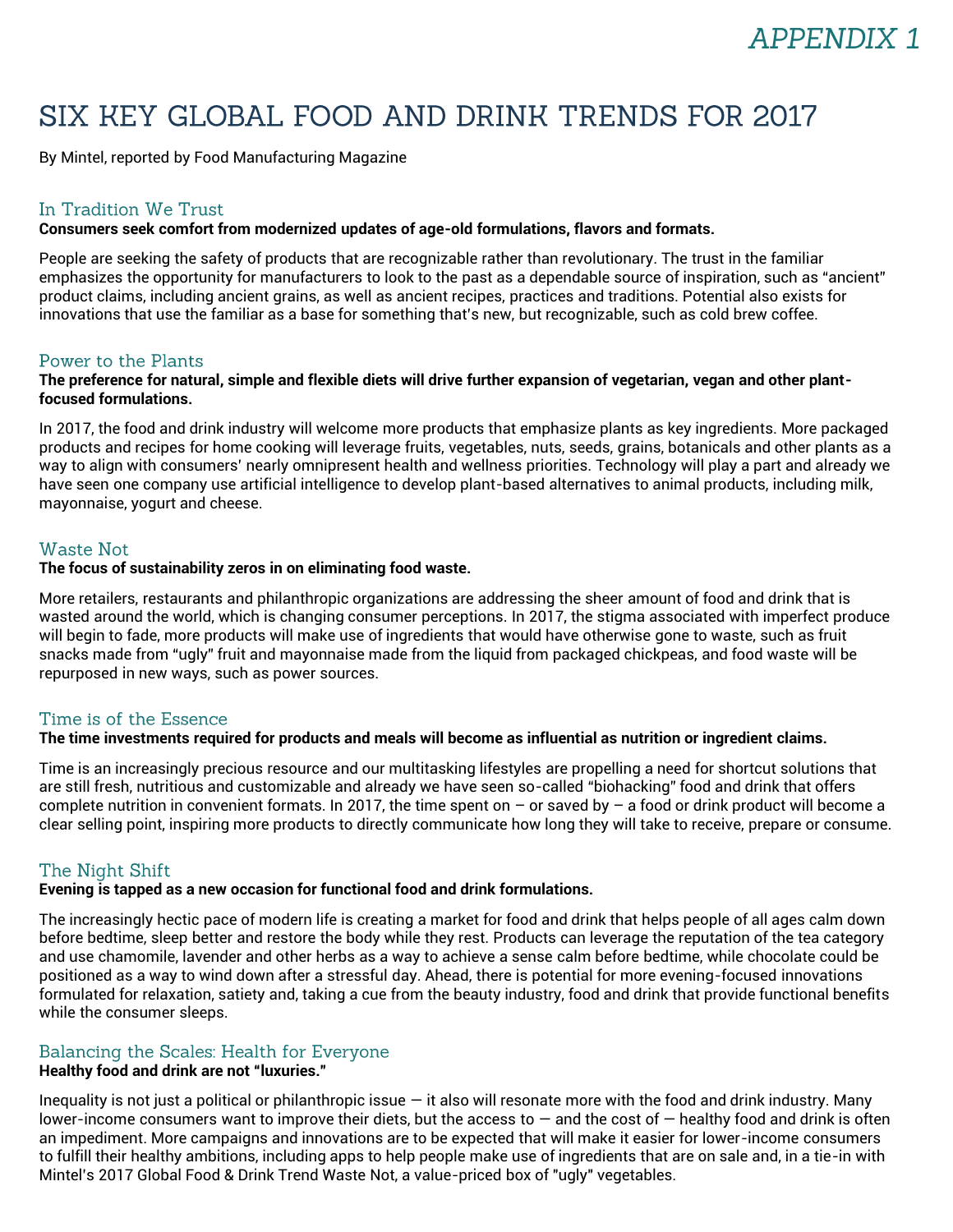## **APPENDIX 2**

## Product/Team Name: \_\_\_\_\_\_\_\_\_\_\_\_\_\_\_\_\_\_\_\_\_\_\_\_\_\_\_\_\_\_\_\_\_\_\_\_\_

| <b>Scoring Criteria</b>                                                                                                                                                                 | Points<br>Possible | Points<br>Earned | Comments |
|-----------------------------------------------------------------------------------------------------------------------------------------------------------------------------------------|--------------------|------------------|----------|
| <b>Product Name</b><br>Is it descriptive? Is it new?                                                                                                                                    | 10                 |                  |          |
| <b>Product Picture</b><br>Is it descriptive? Is it new?                                                                                                                                 | 10                 |                  |          |
| Target Market<br>Is the target market well defined?<br>(Did the team give an age range or gender?)                                                                                      | 20                 |                  |          |
| <b>Product Description</b><br>Is it appealing? Is it new? Does it include the<br>packaging type and serving size?<br>Do the package type and serving size match the<br>target audience? | 20                 |                  |          |
| Ingredients<br>Does the ingredient list match the product<br>description?<br>Are any ingredients from Wisconsin?                                                                        | 20                 |                  |          |
| <b>Shelf Life</b><br>Is the shelf life realistic?                                                                                                                                       | 10                 |                  |          |
| Questions<br>Did they answer the questions completely?                                                                                                                                  | 10                 |                  |          |
| Total                                                                                                                                                                                   | 100                |                  |          |